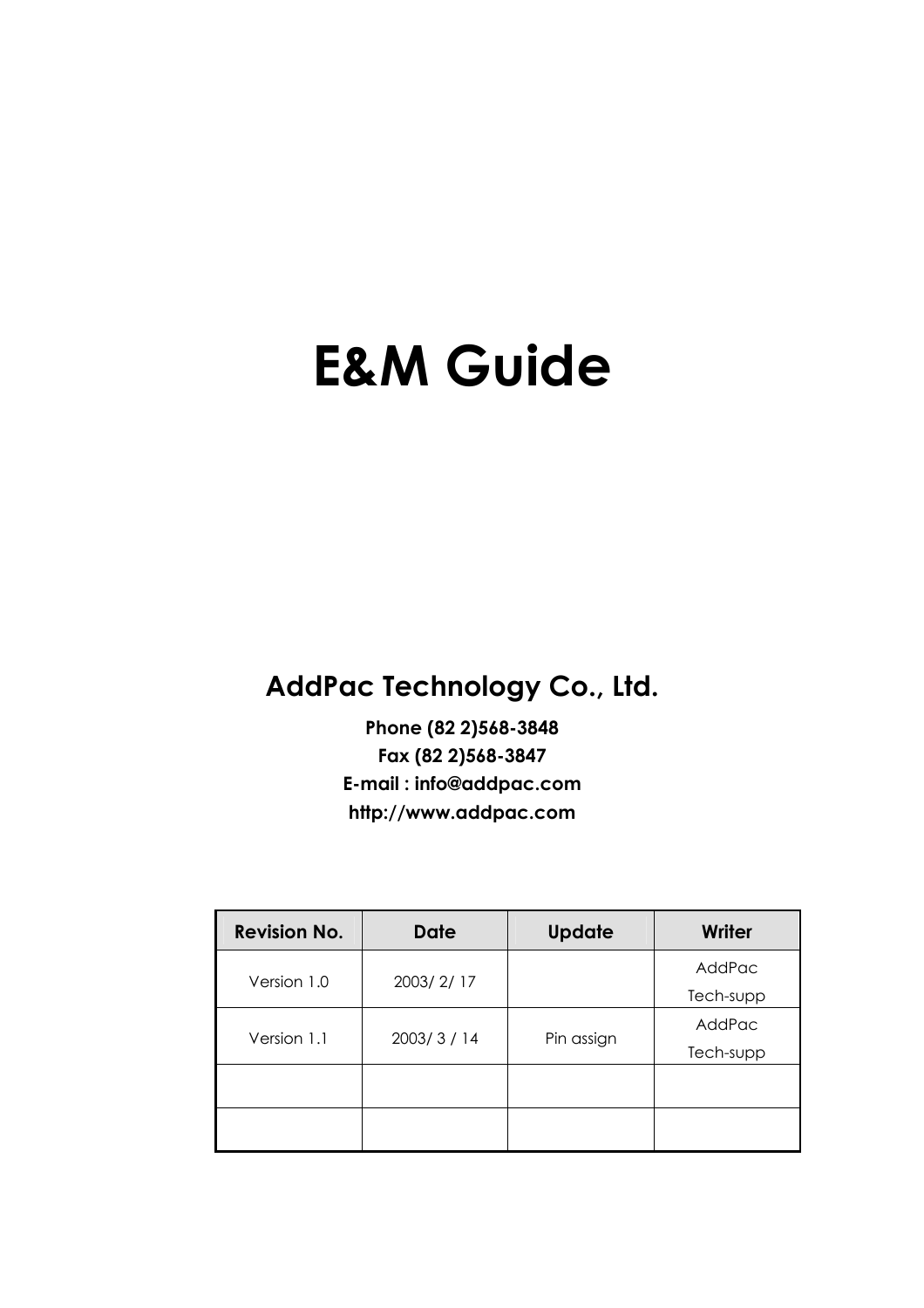## **INDEX**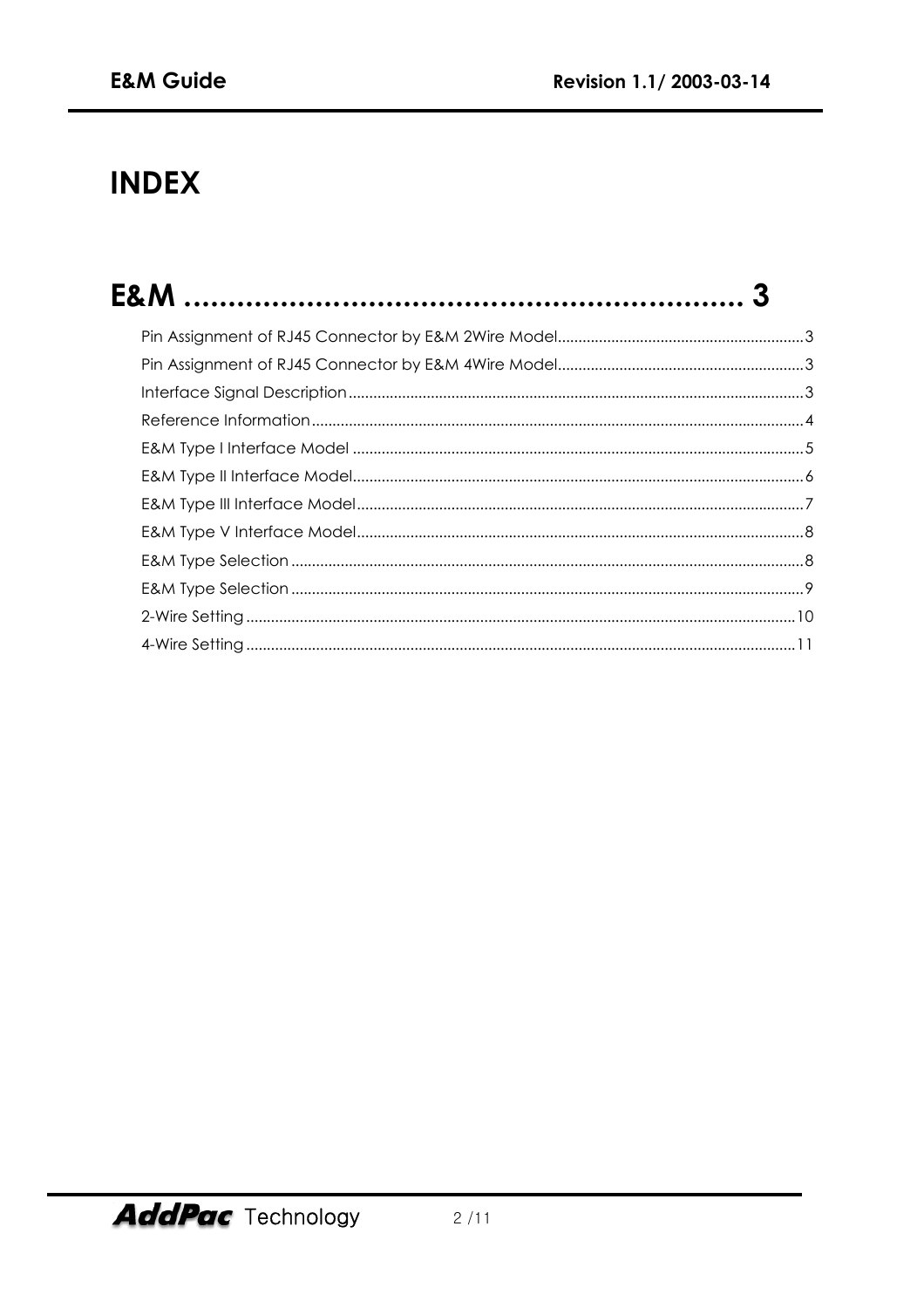## **E&M**

#### *Pin Assignment of RJ45 Connector by E&M 2Wire Model*



※ RJ-45 pin color is User Define

#### *Pin Assignment of RJ45 Connector by E&M 4Wire Model*



※ RJ-45 pin color is User Define

#### *Interface Signal Description*

- **E** (Ear or Earth) Signal wire from trunking (CO) side to signaling side.
- **M** (Mouth or Magnet) Signal wire from signaling side to trunking (CO) side.
- **SG** (Signal Ground) Used on E&M Types II, III, IV (Type IV is not supported on Cisco router/ gateways).
- **SB** (Signal Battery) Used on E&M Types II, III, IV (Type IV is not supported on Cisco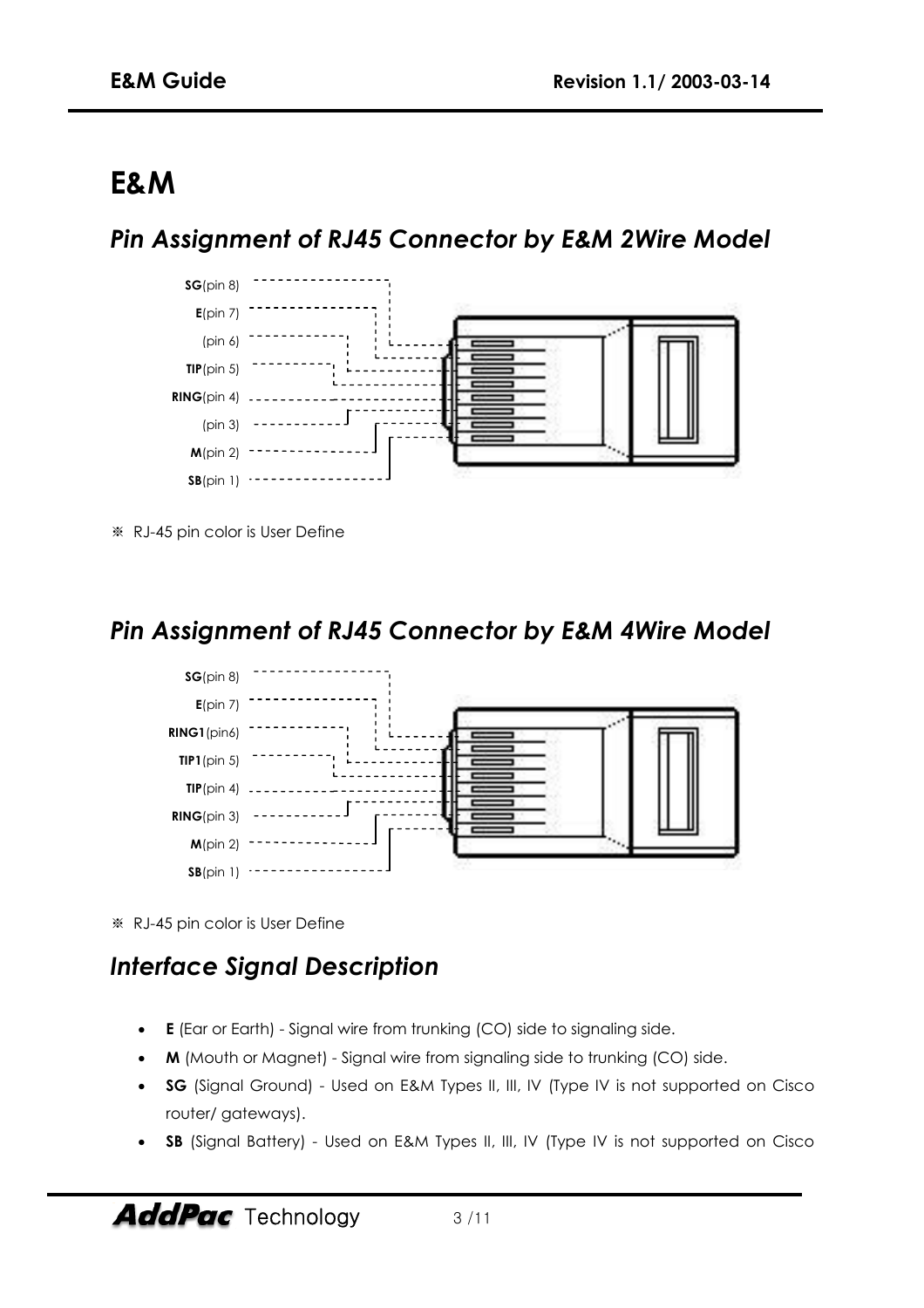router/ gateways).

- **T / R** (Tip/Ring) T / R leads carry audio between the signaling unit and the trunking circuit. On a 2-wire audio operation circuit, this pair carries the full-duplex audio path.
- **T1/R1** (Tip-1/Ring-1) Used on 4-wire audio operation circuits only. The 4-wire implementation provides separate paths for receiving and sending audio signals.

#### *Reference Information*

http://www.cisco.com/warp/public/788/signalling/21.html http://www.looptelecom.com/13EM.pdf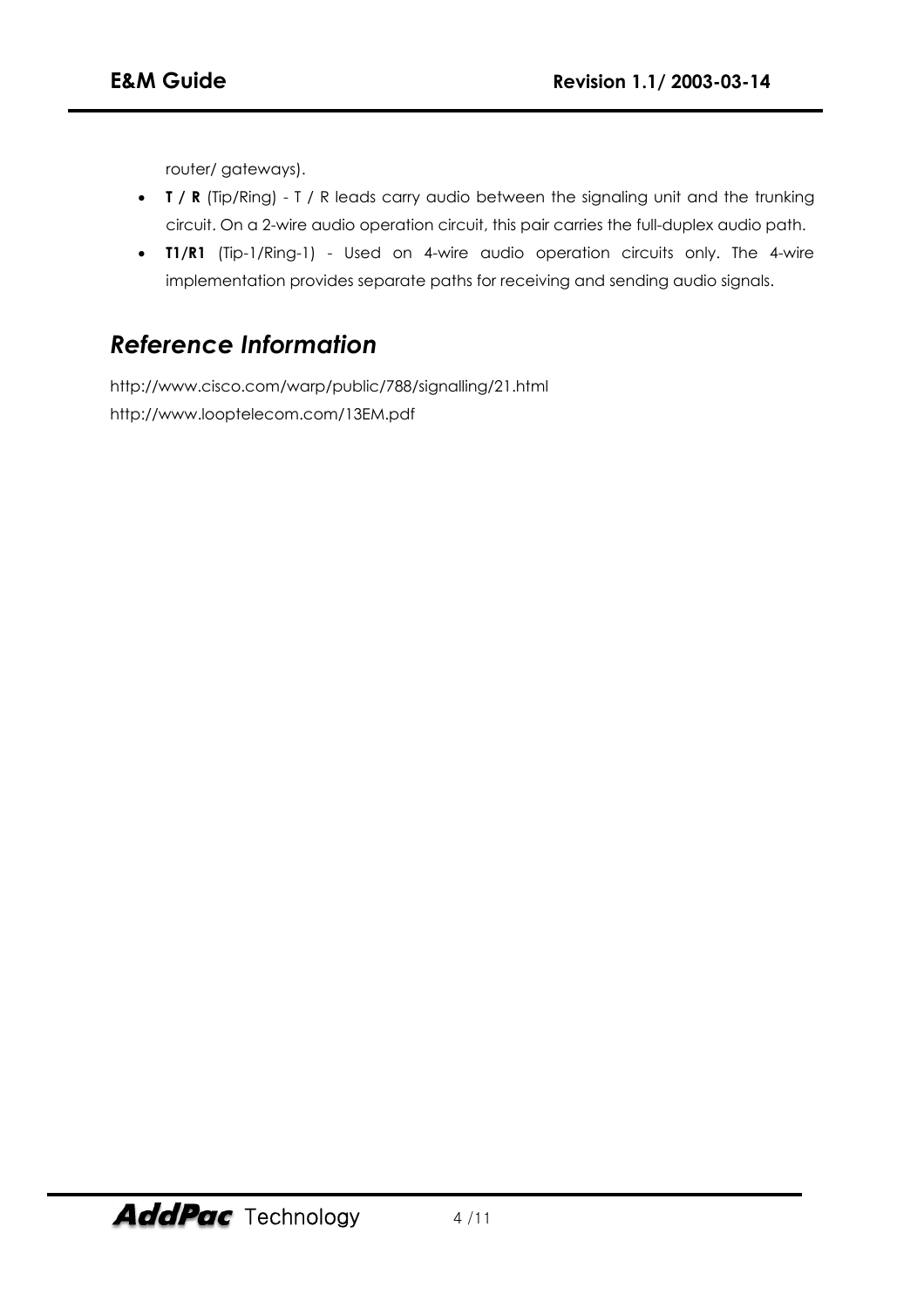#### *E&M Type I Interface Model*

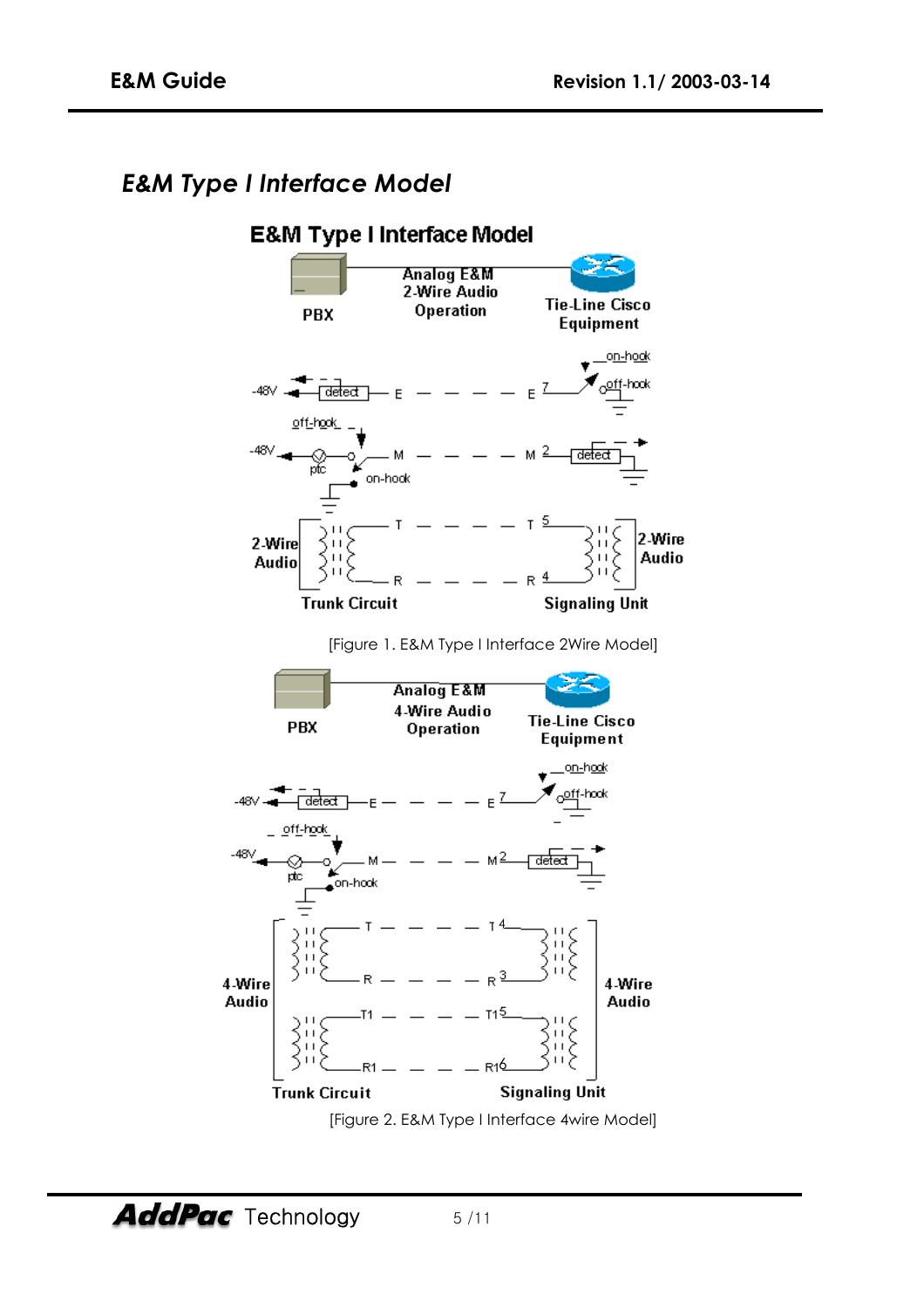#### *E&M Type II Interface Model*

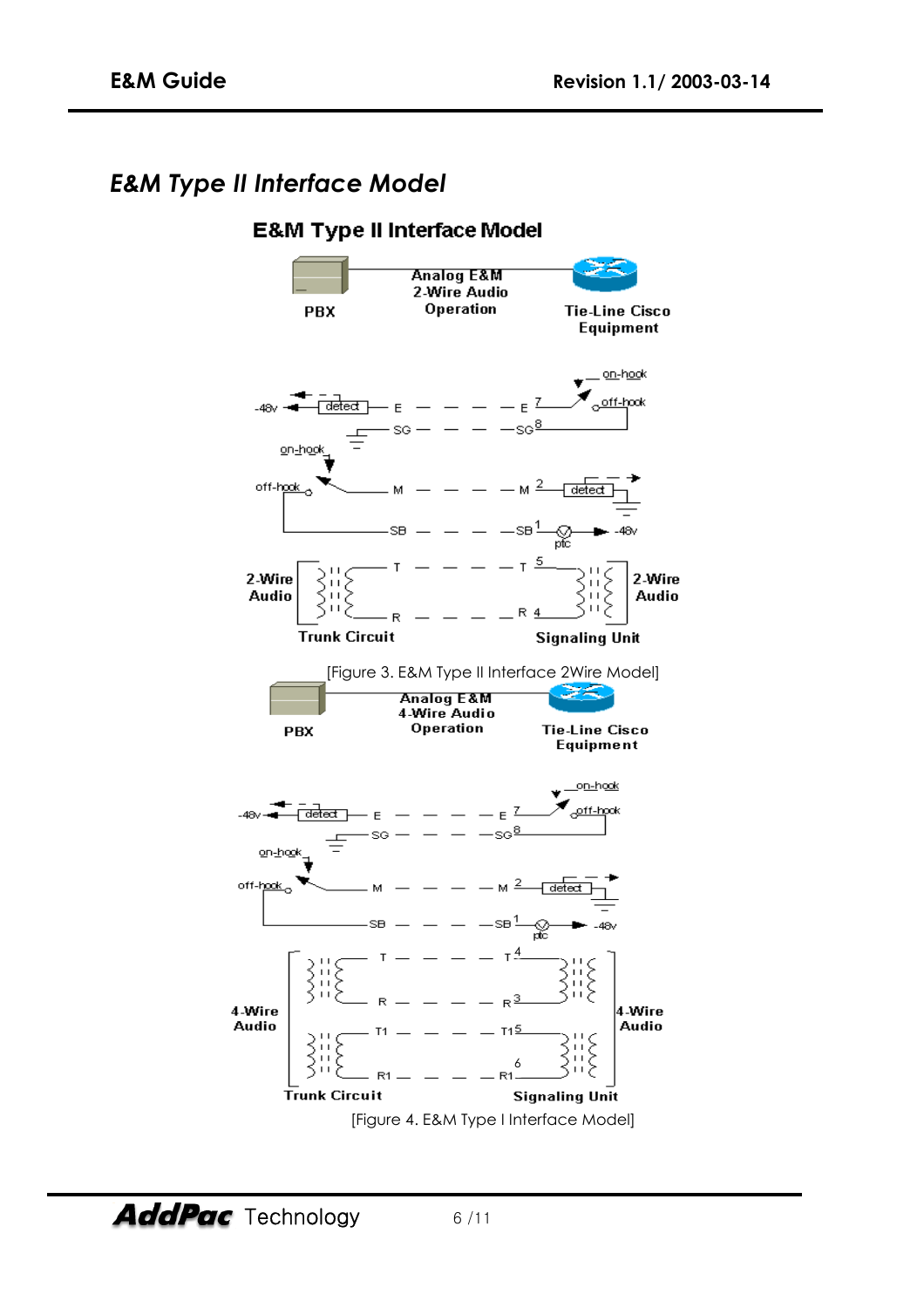#### *E&M Type III Interface Model*



[Figure 6. E&M Type III Interface 4Wire Model]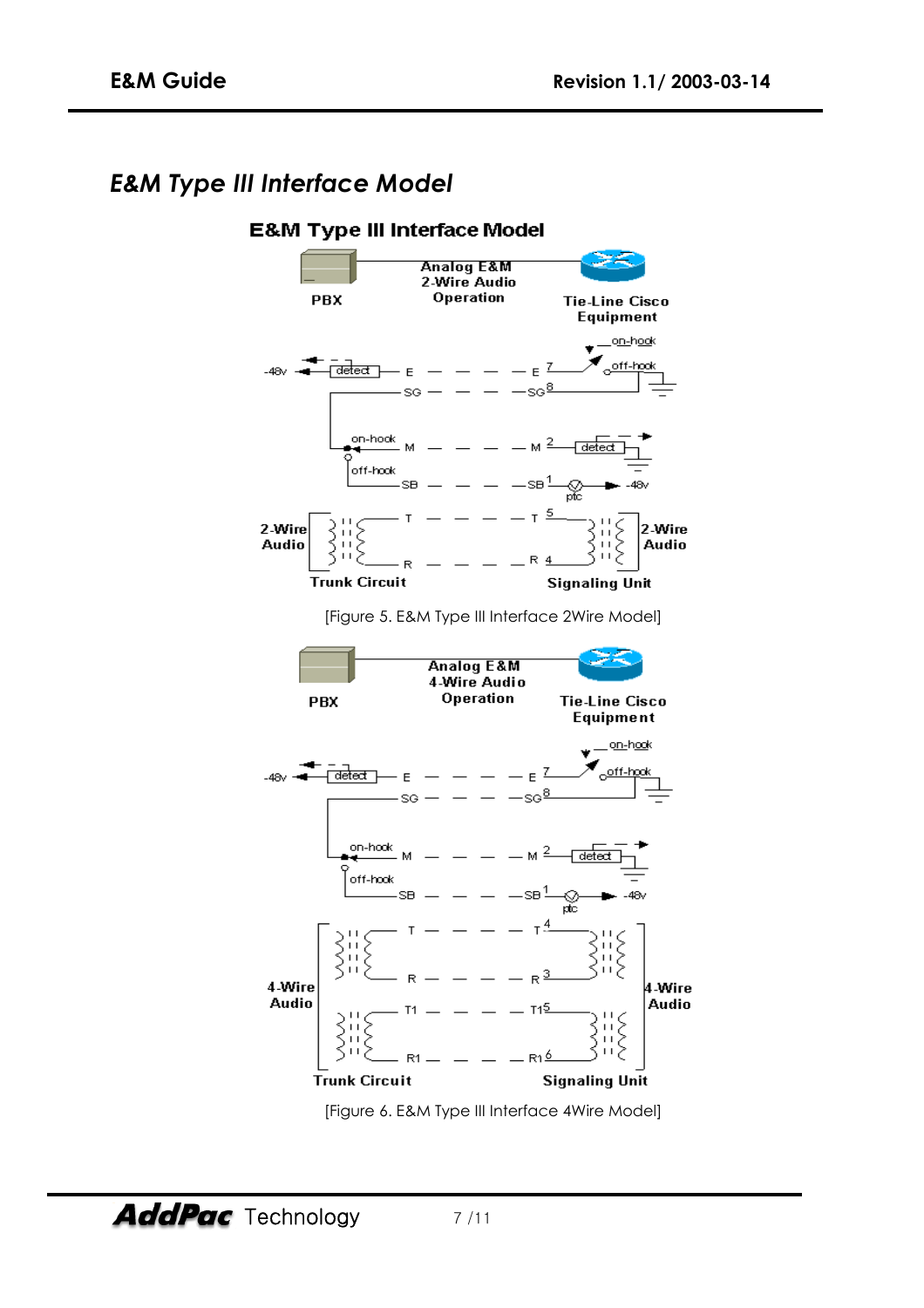#### *E&M Type V Interface Model*



[Figure 8. E&M Type V Interface 4Wire Model]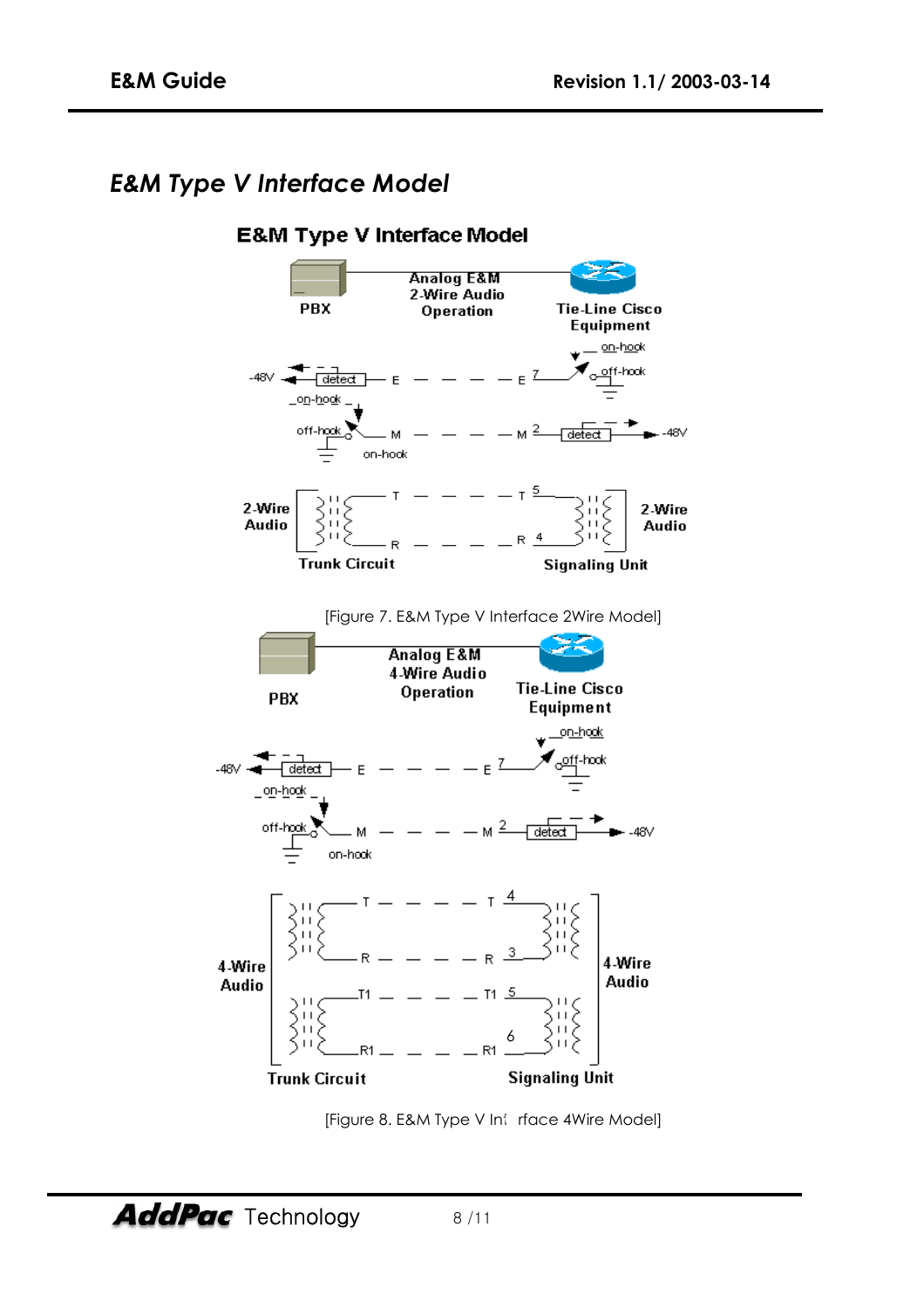#### *E&M Type Selection*

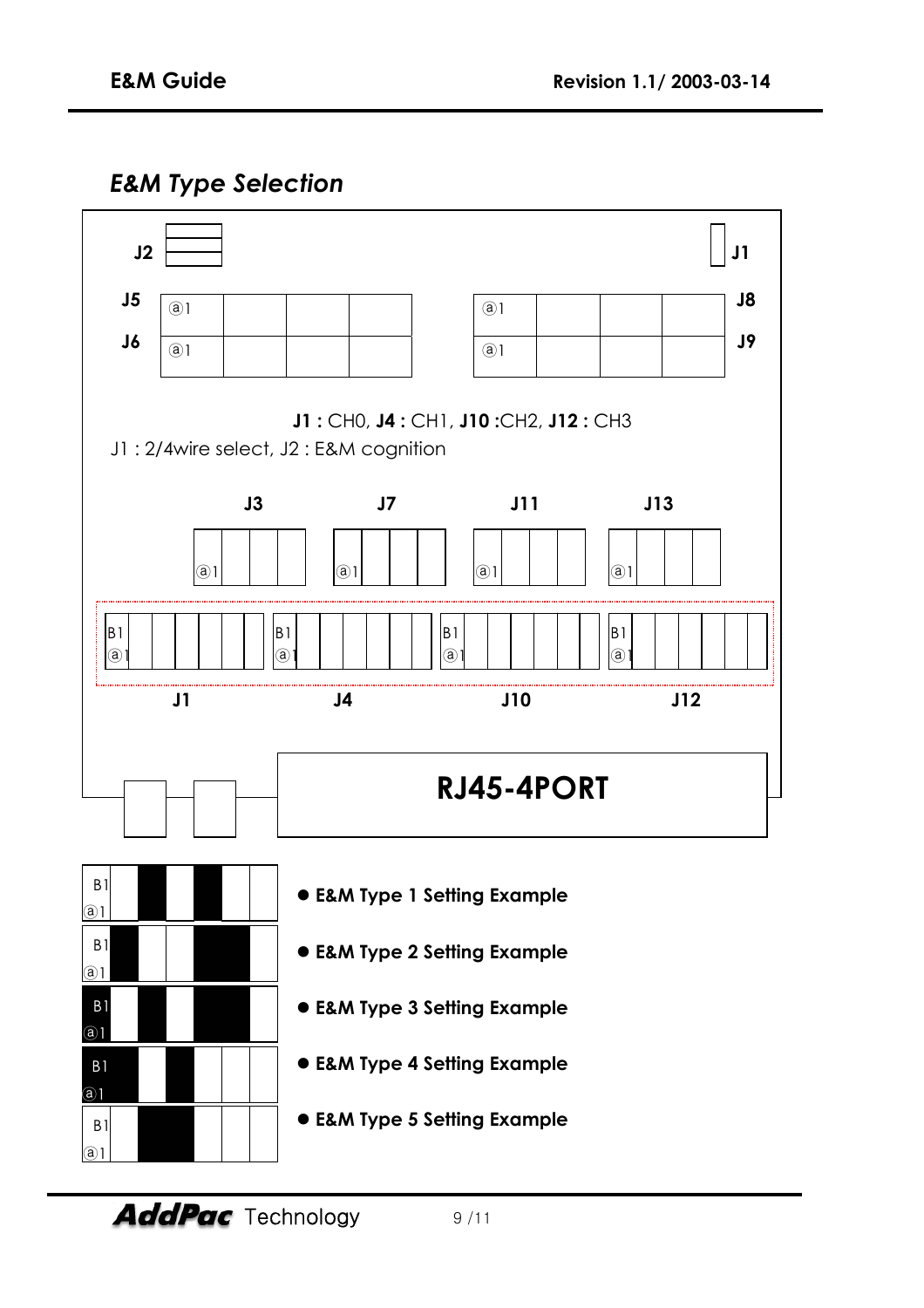#### *2-Wire Setting*



- J3, J5 : CH0 2Wire, 4Wire Selection
- J7, J6 : CH1 2Wire, 4Wire Selection
- J11, J9 : CH2 2Wire, 4Wire Selection
- J13, J8 : CH3 2Wire, 4Wire Selection